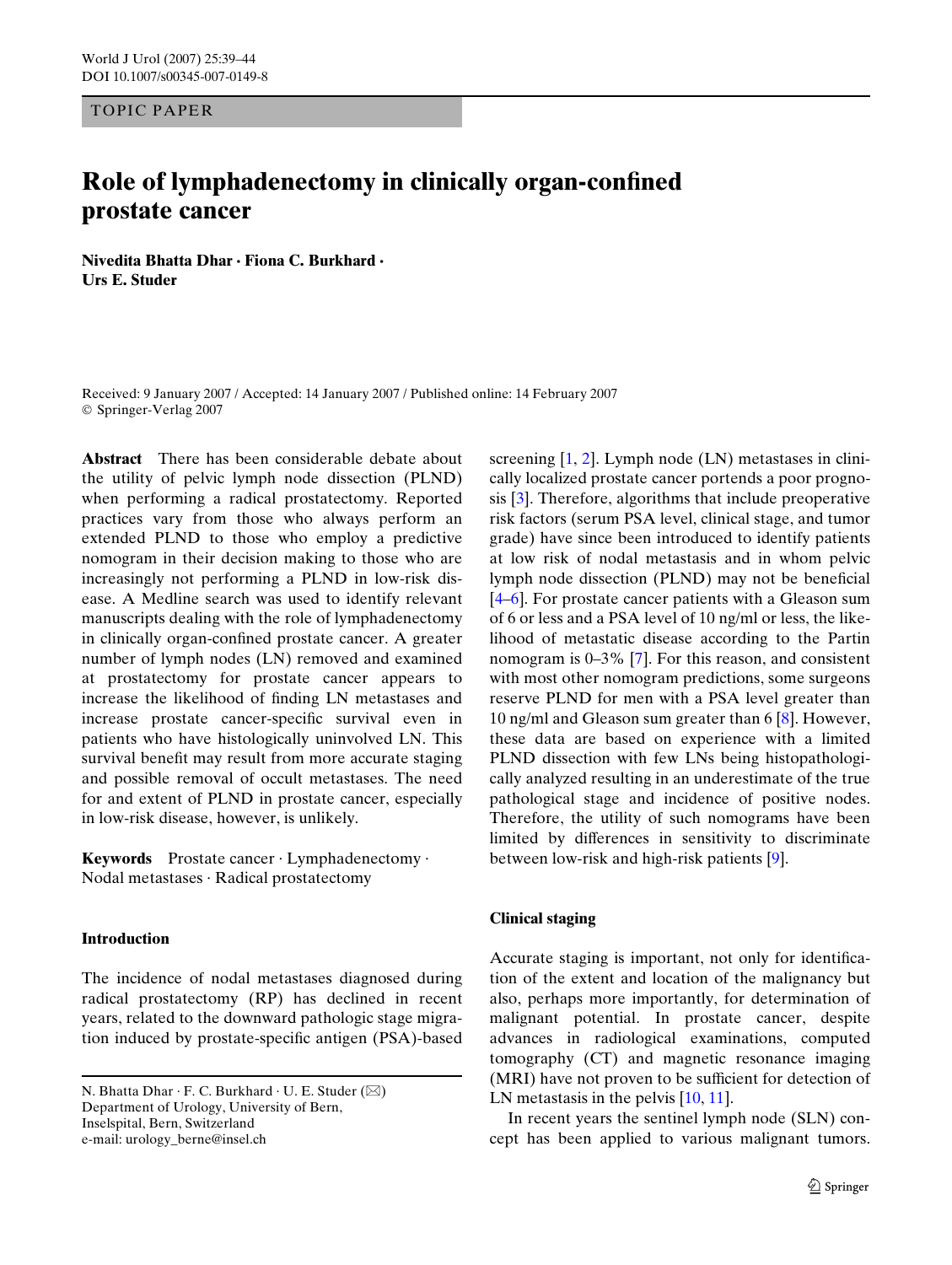SLN, a term introduced by Cabanas, denotes the LN where lymphatic flow from the tumor first arrives  $[12]$  $[12]$ . According to the pioneering works of Wawroschek et al. it was possible to identify SLNs in patients with prostate cancer with the radioisotope method [[13\]](#page-4-11). By using a modified PLND in 117 patients, the incidence of LN metastasis was consistent with that of SLNs in 26 of 27 patients with LN metastasis, thus demonstrating the high sensitivity rate of 96%  $[13]$  $[13]$ .

Recently, it was also observed that the combination of SLN lymphocintigraphy and extended PLND removes more positive nodes than SLN lymphocintigraphy alone [\[14](#page-4-12)].

As stated earlier, the use of MRI and CT scan to evaluate LN involvement is not routinely recommended, owing to the low sensitivity (0–30%) in imaging microscopic disease [[15\]](#page-4-13). Anatomic localization of prostatic SLN with fusion imaging of SPECT and CT scans after intraprostatic injection of Technetium-99m-Nanocolloid identified 317 SLN with a median of 10 per patient (range 3–19) [[16](#page-4-14)]. But since the objective is to not only identify diseased nodes but also to remove as many as possible, the role of preoperative SLN detection remains undetermined. Specialized techniques, such as high-resolution MRI used in tandem with the intravenous administration of lymphotropic superpara-magnetic nanoparticles, might allow for detection of small and otherwise undetectable LN disease. In a recent study involving 80 patients with clinical T1, T2, or T3 disease, MRI with lymphotropic superpara-magnetic nanoparticles outperformed conventional MRI and nomograms in the detection of LN-positive disease [\[17\]](#page-4-15). An issue of concern, is that nanoparticles do not adequately identify nodes with micrometatases yet it is these patients who are most likely to benefit from PLND. Therefore such novel imaging techniques require further clinical evaluation and validation before widespread use.

Monoclonal antibody radioimmunoscintigraphy (i.e., ProstaScint Scan; Cytogen Corporation, Princeton, NJ, USA) has had limited accuracy in the detection of LN metastases because the antibody targets an intracellular epitope that is only exposed in dying or dead cells [\[18\]](#page-4-16). Although initially promising, molecular techniques using reverse transcription polymerase chain reaction have had varying sensitivities in detecting circulating cancer cells. In addition, a significant proportion of men with organ-confined disease in one study were found to have a positive PSA PCR assay  $[19]$  $[19]$ . Thus, the significance of a positive assay remains unknown, and positive assays might lead to men being over staged and denied curative treatment.

In continued efforts to improve patient outcomes and to tailor treatment options to individual patient circumstances, predictive nomograms that estimate the likelihood of positive nodes for an individual by assigning points for specific risk factors have been developed for predicting pathologic stage and biochemical failure after definitive therapy. However as stated before, these nomograms are based on limited PLND and therefore may be imprecise. Recently, Briganti et al. developed and validated the first nomogram predicting the probability of LN invasion that accounts for the number of nodes removed and examined in patients undergoing PLND of various extents [[20\]](#page-4-18). Based on their model, the risk of LN invasion for men undergoing RRP increases linearly in proportion to the number of LN removed. This nomogram was internally validated and was 76% accurate. While identifying new factors that add incremental predictive accuracy obviously helps, the above nomogram depends on its development cohort. Primary lymphatic drainage sites of the prostate may go up to the inferior mesenteric artery but Briganti and colleagues did not account for this in their nomogram. In addition, nomogram predictions must be interpreted as such; they do not make treatment recommendations or provide definitive information on disease progression or complications associated with treatment.

### **PLND template**

The actual definition of limited/extended PLND for prostate cancer is variable. The minimal PLND considers only the obturator fossa; the standard variant also includes LN along the external iliac vein, whereas the extended variant is a complete LN dissection along the obturator fossa and the external, internal, and, in some cases, common iliac vessels. As determined by cadaveric and human studies, the average number of nodes obtained by extended PLND is 22 [\[21\]](#page-4-19).

#### **Pelvic lymphadenectomy as a staging procedure**

Uniform surgical standards of pelvic staging lymphadenectomy for prostate cancer cannot be determined from the current literature. The rationale for locoregional staging lymphadenectomy in prostate cancer lies in the accurate diagnosis of occult micrometastases in order to stratify patients who might benefit from adjuvant therapeutic measures. One study has shown that early androgen-ablative therapy following RP in men with node-positive disease is associated with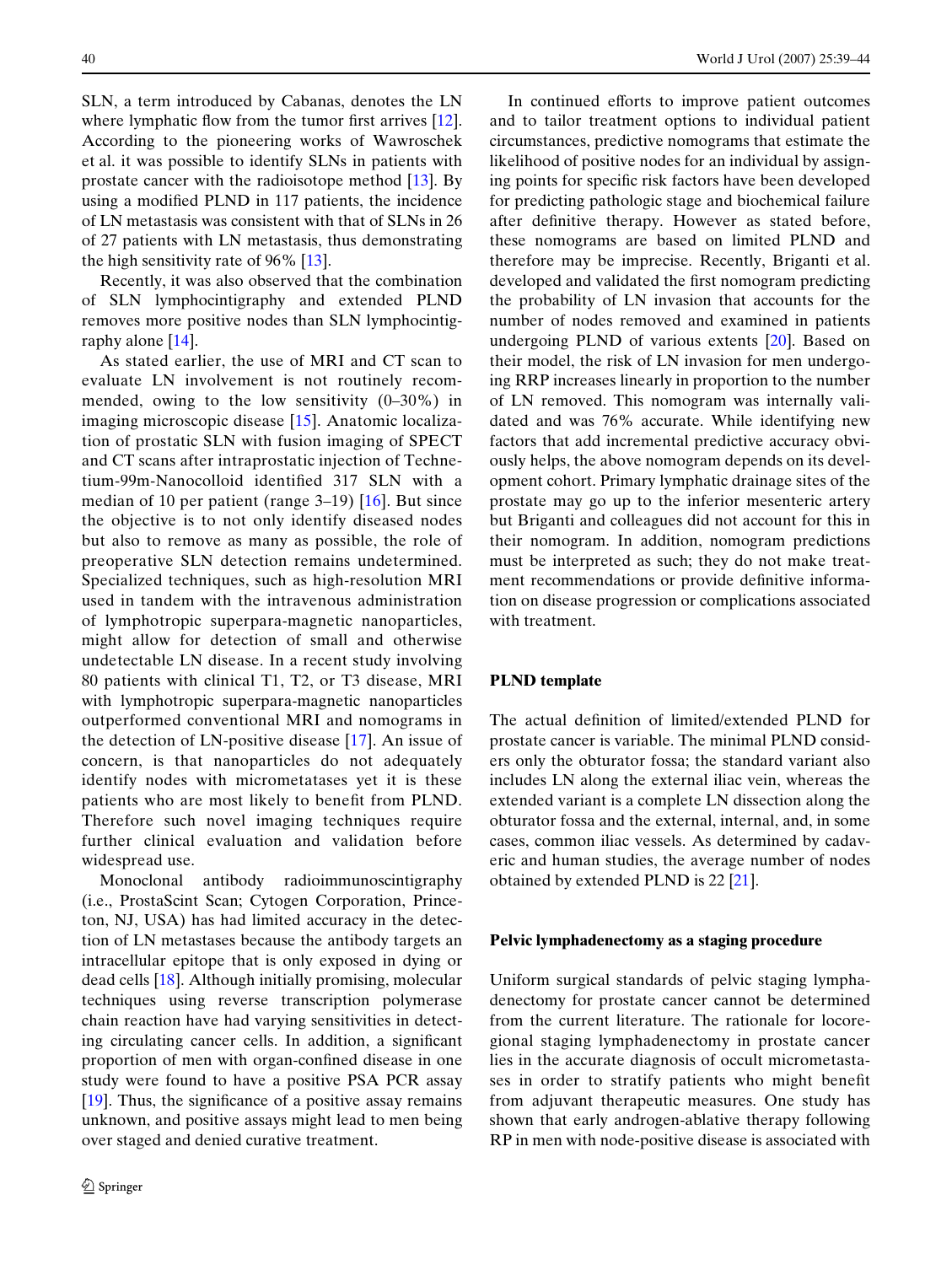improvements in survival [[22\]](#page-4-20). Therefore, an exact LN staging could be helpful to select patients for the best adjuvant treatment. Furthermore, the dissection of LN (micro)metastases could improve survival.

A limited PLND is not a reliable staging procedure because it misses >50% of the positive nodes compared to an extended dissection. Extended PLND has been shown to increase the yield of both total LN and LN metastases significantly. Heidenreich et al. reported on 103 patients who had an extended PLND comprising the external iliac, internal iliac, obturator, and common iliac LN bilaterally and the presacral nodes [[23\]](#page-4-21). They compared this group of patients with 100 men who received only standard PLND. LN metastases were diagnosed in 26.2% in the extended group and in only 12% in the standard PLND group. Despite negative obturator LN, positive LN were identified in the internal iliac and presacral regions. Forty-two percent of all LN metastases were detected outside the regions of standard PLND. Bader et al. performed a meticulous PLND along the external iliac vein, the obturator nerve, and the internal iliac (hypogastric) vessels in men with clinically organ-confined disease. Eightyeight of 365 men (24%) had positive LN. Internal iliac LN were positive in 58% and internal iliac LN alone were positive in 19% of the men [\[24](#page-4-22)]. Similar results have been reported using the laparoscopic approach. Stone et al. reported twice as many LN removed via extended than limited laparoscopic PLND (mean 17.8 versus 9.3), and three times as many patients with LN metastasis in the extended group [7.3% versus 23.1%  $(P = 0.02)$ ] [[25\]](#page-4-23). However, the link between the extent and the yield of PLND was not always confirmed. The only randomized study on extended versus limited PLND was reported by Clark et al. found no difference in the yield of positive nodes with more extended dissection (extended 3.2% versus limited 2.4%) [\[26](#page-4-24)]. The two types of dissection were conducted in the same patient on contralateral sides, however, the majority of patients had a low probability of LN metastases and thereby did not require a PLND. Comparing two techniques in a cohort who are unlikely to have positive LN obviously limits the power of the trial. Even without this limitation, the number of patients examined was inadequate for an equivalence study. In addition, 90% of their patients had T1c or T2a disease, which is mostly a unilateral disease, and therefore randomly assigning them to extended PLND on only one side carries a substantial risk that the extended PLND was performed on the nontumor bearing side. Also, neither the number of nodes removed, nor the pathological specimen assessment were defined, which would have introduced an important bias. Therefore, the study design renders it hard to compare their data with those of other previous studies.

Taken together, the above data suggest that, in general, extended PLND yields higher rates of LN. A possible reason for the difference in the proportion of positive nodes found at limited and extended PLND is that approximately one fifth of the patients with positive nodes found at extended PLND have the internal vessels as their sole site of disease [[19,](#page-4-17) [20\]](#page-4-18). A preferred anatomical location for positive nodes has not been identified. Since prostate cancer nodal metastases do not follow a pre-defined pathway of metastatic spread, an extended PLND identifies LN invasion that would not otherwise be detected by a limited PLND. Importantly, the above studies demonstrate that up to two thirds of all patients with LN metastasis have positive nodes along the internal iliac vessels, an area not included in a limited PLND.

#### A therapeutic benefit of extended lymphadenectomy

Extended lymphadenectomy enhances the accuracy of surgical staging but if this translates into a survival benefit has yet to be established. Indeed, the limited value of a PLND as a staging procedure only without any therapeutic benefit is currently increasingly challenged [[27\]](#page-4-25). The possibility of the rapeutic benefit for PLND in prostate cancer has been suggested by some studies.

Some studies show that patients with minimal LN metastases will have better prognosis by removing the diseased nodes. In 1987, Golimbu et al. retrospectively analyzed 42 patients with occult nodal disease who underwent PLND and RRP [\[28](#page-4-26)]. In this series, patients with low tumor bulk and one positive LN had survival rates comparable to those of matched controls after a mean follow-up of 5 years. In 1988, Catalona showed that treatment can be curative even in LN-positive disease. In a relatively small series of 12 patients with LN involvement and no adjuvant therapy, 75% remained recurrence free at 5 years and 58% at 7 years [[29\]](#page-4-27). The results from Pound et al. for patients with LN micrometastasis, revealed a 10-year metastasis-free survival rate of 68%, again without adjuvant therapy [[30\]](#page-4-28). In 2003, Bader et al. reported on 92 men followed with histologically proven LN metastases who received no adjuvant therapy. After 45 months (median), 15 of 39 patients (38.5%) with only one positive node remained without signs of progression, whereas only 10 and 14% of patients with two or more positive LN remained dis-ease free [[31\]](#page-5-0).

Prognosis of patients has also been shown to be depend on the number of positive nodes involved.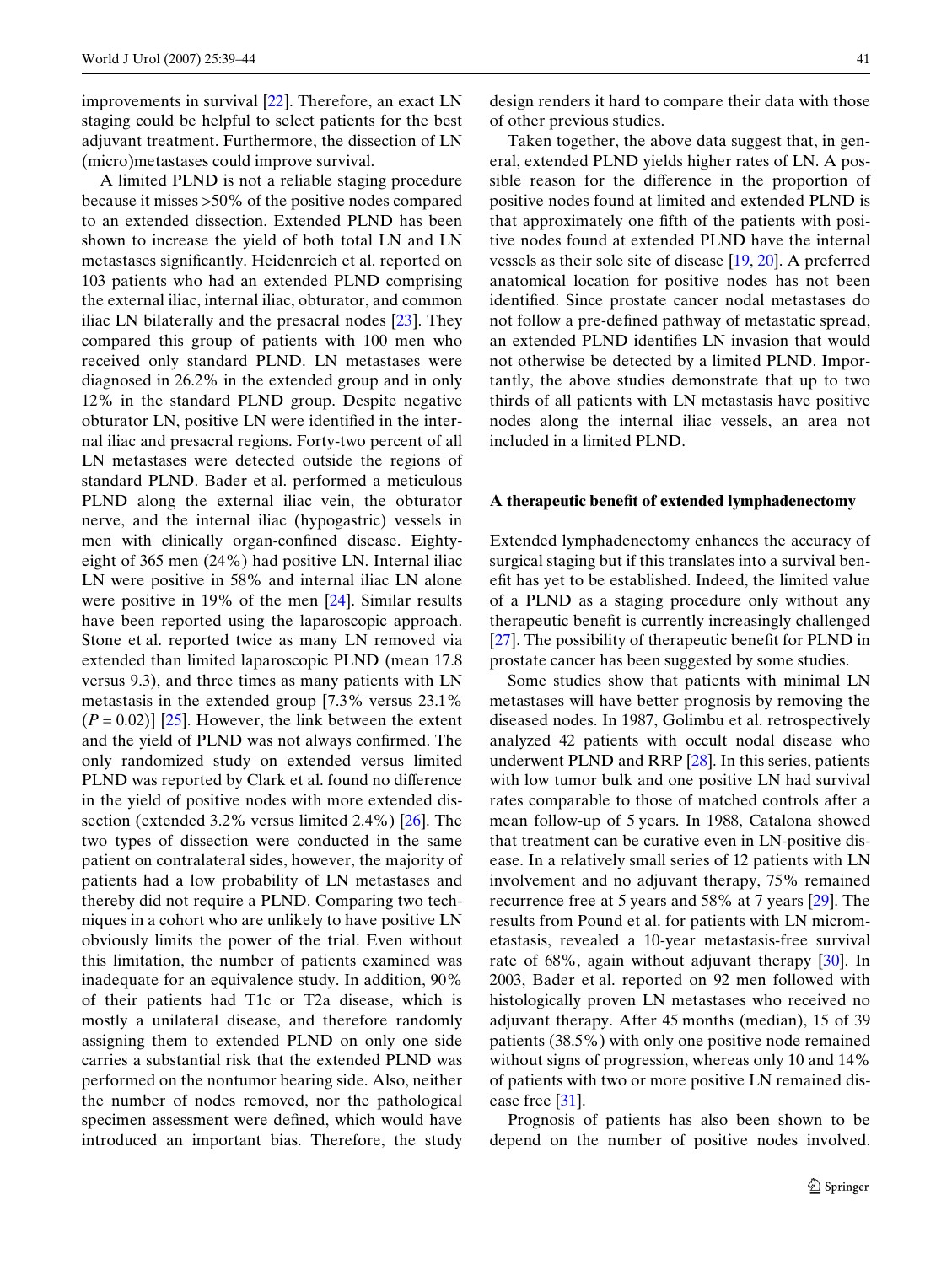Daneshmand et al. reported that patients who had one or two positive LNs had a clinical recurrence-free survival rate of 70 and 73% at 10 years [\[32](#page-5-1)]. By contrast, men with five or more involved nodes had a recurrence-free survival rate of only 49%. When stratified by LN density, patients with a density of  $\geq$ 20% were at higher risk of clinical recurrence than those with a density of  $\langle 20\% \rangle$ . A difference in PSA progression-free survival in men with <15% of nodes involved was reported by Allaf et al. [\[33](#page-5-2)]. In these patients, the 5 year PSA progression-free survival was 43% for the extended and only 10% for the limited PLND.

Recently, Bader et al. demonstrated that the number of LN metastases detected is strictly correlated to the number of nodes removed and that the rate of pN0 patients with tumor progression is higher in patients with only few nodes removed [\[34](#page-5-3)]. Similarly, Joslyn et al., using the SEER database, concluded that patients with LN involvement had a significantly greater number of nodes removed compared with those with no LN involvement and that extended PLND reduces the long-term risk of prostate cancerrelated death, even in patients with negative nodes compared to patients without PLND [\[35\]](#page-5-4). One of the limitations posed by using SEER data is the lack of information regarding adjuvant hormonal therapy. A potential explanation for these observations is that a thorough nodal resection eliminated micrometastases that were not detected by routine histologic examination. Recently, Masterson et al. examined the association between the number of LNs removed, the number of positive LNs and disease progression in patients undergoing PLND and RRP for clinically localized prostate cancer [\[36](#page-5-5)]. Of the 4,611 eligible patients a median of 9 LNs were removed and positive nodes were found in 175 patients (3.8%). Overall the number of LNs removed did not predict freedom from biochemical recurrence (BCR), however, in men without nodal involvement an increased number of nodes removed correlated significantly with freedom from BCR. Recently, an assay that reveals and quantifies clinically relevant occult micrometastases in pathologically negative LN at the time of primary prostate cancer therapy was developed [[37](#page-5-6)]. The prognostic importance of pathologically detected LN metastases been will established by markedly inferior final outcome but the new question is whether occult micrometastatic in pathologically N0-LN might also be associated with a reduced prognosis [[3\]](#page-4-2).

The above investigators concluded that a significant benefit in BCR-free survival might exist for certain subgroups undergoing the extended dissection. Nevertheless, it is unlikely that men with high-risk disease

will be cured by removing all positive nodes. But, it is possible that progression-free survival can be prolonged when radical surgery and adjuvant therapy are combined  $[38]$  $[38]$ . One possible explanation for the finding of a benefit to extended dissection is that it might be an artifact of stage migration (the Will Rogers phenomenon) [[39\]](#page-5-8). A limitation of many such studies is that the proportion of patients with prostate cancer with positive nodes is low, and therefore the value of extended PLND requires a multi-institutional, randomized clinical trial.

By contrast to the above studies, DiMarco et al. could not confirm that the extent of PLND affected prostate cancer outcome in LN-negative men [\[40\]](#page-5-9). They concluded that the effect of understaging on outcome is likely to be negligible. As they compared the results of extended PLND between 1987 and 1989 with those of a more limited PLND from 1999 to 2000, Tstage migration, with higher tumor stages in the earlier period, could explain these results. Because an extended PLND in the earlier period led to similar results for disease progression and survival as removing fewer nodes in a later period, their results imply that the extended PLND had a therapeutic role for the earlier cohort.

Although these data suggest the benefit of extended PLND at prostatectomy, some argue that it would be hard to advocate that approach in all patients, particularly those with low risk of LN involvement. The need for and extent of PLND in prostate cancer, especially in low-risk disease, is unlikely. Bhatta Dhar et al. reported a 6-year biochemical relapse-free rate for the PLND versus no-PLND group of 86 and 88%, respectively and on multivariate analysis, PLND was not an independent predictor of outcome  $(P = 0.33)$ . Recently Schumacher et al. reported that with an extended PLND in 231 patients with a median serum PSA of <10 ng/ml (range 0.4–9.98), most positive nodes were found in the subgroup of patients with a Gleason score  $\geq$ 7 in the surgical specimen (25%), whereas in patients with a Gleason score  $\leq 6$  only 3% had positive nodes [[41\]](#page-5-10). They concluded that the incidence of LN metastasis is low in patients with a PSA <10 ng/ml and Gleason score  $\leq 6$  and in these patients PLND may be unnecessary. However, there is a substantial risk of preoperative understaging and undergrading and this must be considered when counseling patients. Grossfeld et al. found 30% undergrading and understaging in patients with a preoperative biopsy Gleason score  $\leq 6$  [\[42](#page-5-11)].

Opponents of extended PLND argue that performing an extended PLND results in increased morbidity and higher costs [\[43](#page-5-12)]. Morbidity can be kept low (approx. 2% lymphoceles) if attention is paid to a few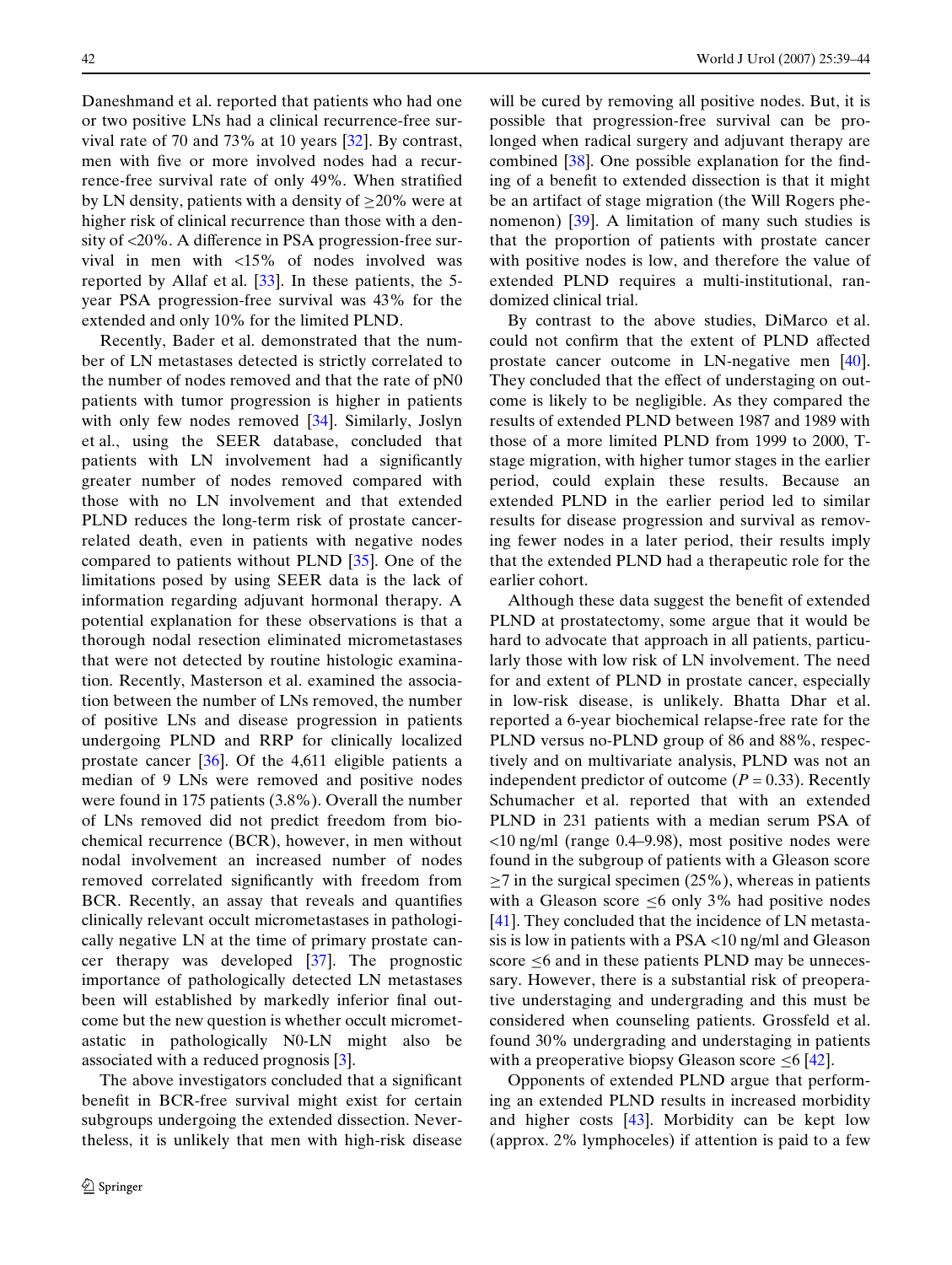details: (1) Ligation of lymphatic vessels coming from the legs, instead of clipping. Hemoclips have tendency to be torn away during subsequent surgery. (2) Placement of two drains one on each side of the pelvis where PLND was performed. Drains should be removed gradually until the total amount drained is less than 50 ml/24 h. (3) Injection of low molecular heparin into the upper arm instead of the thigh.

In conclusion, a greater number of LN removed and examined at prostatectomy for prostate cancer appears to increase the likelihood of finding LN metastases and increase prostate cancer-specific survival even in patients who have histologically uninvolved LN. This survival benefit may result from more accurate staging and possible removal of occult metastases.

#### **References**

- <span id="page-4-0"></span>1. Danella JF, deKernion JB, Smith RB et al (1993) The contemporary incidence of lymph node metastases in prostate cancer: implications for laparoscopic lymph node dissection. J Urol 149:1488–1491
- <span id="page-4-1"></span>2. Petros JA, Catalona WJ (1992) Lower incidence of unsuspected lymph node metastasis in 512 consecutive patients with clinically localized prostate cancer. J Urol 147:1574–1575
- <span id="page-4-2"></span>3. Gervasi LA, Mata J, Easley JD et al (1989) Prognostic significance of lymph nodal metastases in prostate cancer. J Urol 142:332–336
- <span id="page-4-3"></span>4. Partin AW, Mangold LA, Lamm DM, Walsh PC, Epstein JI, Pearson JD (2001) Contemporary update of prostate cancer staging nomograms (Partin tables) for the new millennium. Urology 58(6):843–848
- 5. Narayan P, Fournier G, Gajendran V et al (1994) Utility of preoperative serum prostate specific antigen concentration and biopsy Gleason score in predicting risk of pelvic lymph node metastases in prostate cancer. Urology 44:519–524
- <span id="page-4-4"></span>6. Bluestein DL, Bostwick DG, Bergstralh EJ et al (1994) Eliminating the need for bilateral pelvic lymphadenectomy in select patients with prostate cancer. J Urol 151:1315–1320
- <span id="page-4-5"></span>7. Partin AW, Kattan MW, Subong EN et al (1997) Combination of prostate-specific antigen, clinical stage, and Gleason score to predict pathological stage of localized prostate cancer. A multi-institutional update. JAMA 277:1445–1451
- <span id="page-4-6"></span>8. Cagiannos I, Karakiewicz P, Eastham JA et al (2003) A preoperative nomogram identifying decreased risk of positive pelvic lymph nodes in patients with prostate cancer. J Urol 170(5):1798–1803
- <span id="page-4-7"></span>9. Augustin H, Eggert T, Wenske S et al (2004) Comparison of accuracy between the Partin tables of 1997 and 2001 to predict final pathological stage in clinically localized prostate cancer. J Urol 171:177–181
- <span id="page-4-8"></span>10. Wolf JS Jr, Cher M, Dall'era M, Presti JC Jr, Hricak H, Carroll PR (1995) The use and accuracy of cross-sectional imaging and fine needle aspiration cytology for detection of pelvic lymph node metastases before radical prostatectomy. J Urol 153(3 Pt 2):993–999; review
- <span id="page-4-9"></span>11. Tempany CM, McNeil BJ (2001) Advances in biomedical imaging. JAMA 285(5):562–567
- <span id="page-4-10"></span>12. Cabanas RM (1977) An approach for the treatment of penile carcinoma. Cancer 39:456
- <span id="page-4-11"></span>13. Wawroschek F, Vogt H, Weckermann D, Wagner T, Hamm M, Harzmann R (2001) Radioisotope guided pelvic lymph node dissection for prostate cancer. J Urol 166:1715
- <span id="page-4-12"></span>14. Weckermann D, Dorn R, Holl G, Wagner T, Harzmann R (2006) Limitations of radioguided surgery in high-risk prostate cancer. Eur Urol 11 Sep 2006 (epub ahead of print)
- <span id="page-4-13"></span>15. Borley N, Fabrin K, Sriprasad S et al (2003) Laparoscopic pelvic lymph node dissection allows significantly more accurate staging in "high-risk" prostate cancer compared to MRI or CT. Scand J Urol Nephrol 37:382–386
- <span id="page-4-14"></span>16. Mattei A et al (2006) Anatomic localization of prostatic sentinel lymph nodes (SLN) according to fusion imaging of SPECT and CT scans after intraprostatic injection of Technetium-99m-Nanocolloid. J Urol 175(S4):448, Abstract 1388
- <span id="page-4-15"></span>17. Harisinghani MG, Barentsz J, Hahn PF et al (2003) Noninvasive detection of clinically occult lymph-node metastases in prostate cancer. N Engl J Med 348:2491–2499
- <span id="page-4-16"></span>18. Troyer JK, Beckett ML, Wright GL Jr (1997) Location of prostate-specific membrane antigen in the LN CaP prostate carcinoma cell line. Prostate 30:232–242
- <span id="page-4-17"></span>19. Katz AE, Olsson CA, Raffo AJ et al (1994) Molecular staging of prostate cancer with the use of an enhanced reverse transcriptase-PCR assay. Urology 43:765–775
- <span id="page-4-18"></span>20. Briganti A, Chun FK, Salonia A, Gallina A, Farina E, Da Pozzo LF, Rigatti P, Montorsi F, Karakiewicz PI (2006) Validation of a nomogram predicting the probability of lymph node invasion based on the extent of pelvic lymphadenectomy in patients with clinically localized prostate cancer. BJU Int 98(4):788–793
- <span id="page-4-19"></span>21. Weingartner A, Ramaswamy A, Bittinger A et al (1996) Anatomical basis for pelvic lymphadenectomy in prostate cancer results of an autopsy study and implications for the clinic. J Urol 156:1969–1971
- <span id="page-4-20"></span>22. Messing EM, Manola J, Yao J, Kiernan M, Crawford D, Wilding G, di'SantAgnese PA, Trump D; Eastern Cooperative Oncology Group study EST 3886 (2006) Immediate versus deferred androgen deprivation treatment in patients with node-positive prostate cancer after radical prostatectomy and pelvic lymphadenectomy. Lancet Oncol 7(6):472–479
- <span id="page-4-21"></span>23. Heidenreich A, Varga Z, von Knobloch R (2002) Extended pelvic lymphadenectomy in patients undergoing radical prostatectomy: high incidence of lymph node metastasis. J Urol 167:1681–1684
- <span id="page-4-22"></span>24. Bader P, Burkhard FC, Markwalder R, Studer UE (2002) Is a limited lymph node dissection an adequate staging procedure for prostate cancer? J Urol 168:514–518
- <span id="page-4-23"></span>25. Stone NN, Stock RG, Unger P (1997) Laparoscopic pelvic lymph node dissection for prostate cancer: comparison to the extended and modified techniques. J Urol 158:1891-1894
- <span id="page-4-24"></span>26. Clark T, Parekh DJ, Cookson MS et al (2003) Randomized prospective evaluation of extended versus limited lymph node dissection in patients with clinically localized prostate cancer. J Urol 169:145–148
- <span id="page-4-25"></span>27. Aus G, Abbou CC, Bolla M et al (2005) EAU guidelines on prostate cancer. Eur Urol 48:546–551
- <span id="page-4-26"></span>28. Golimbu M, Provet J, Al-Askari S, Morales P (1987) Radical prostatectomy for stage D1 prostate cancer. Prognostic variables and results of treatment. Urology 30:427–435
- <span id="page-4-27"></span>29. Catalona WJ, Miller DR, Kavoussi LR (1988) Intermediateterm survival results in clinically understaged prostate cancer patients following radical prostatectomy. J Urol 140:540– 543
- <span id="page-4-28"></span>30. Pound CR, Partin AW, Eisenberger MA, Chan DW, Pearson JD, Walsh PC (1999) Natural history of progression after PSA elevation following radical prostatectomy. JAMA 281(17):1591–1597